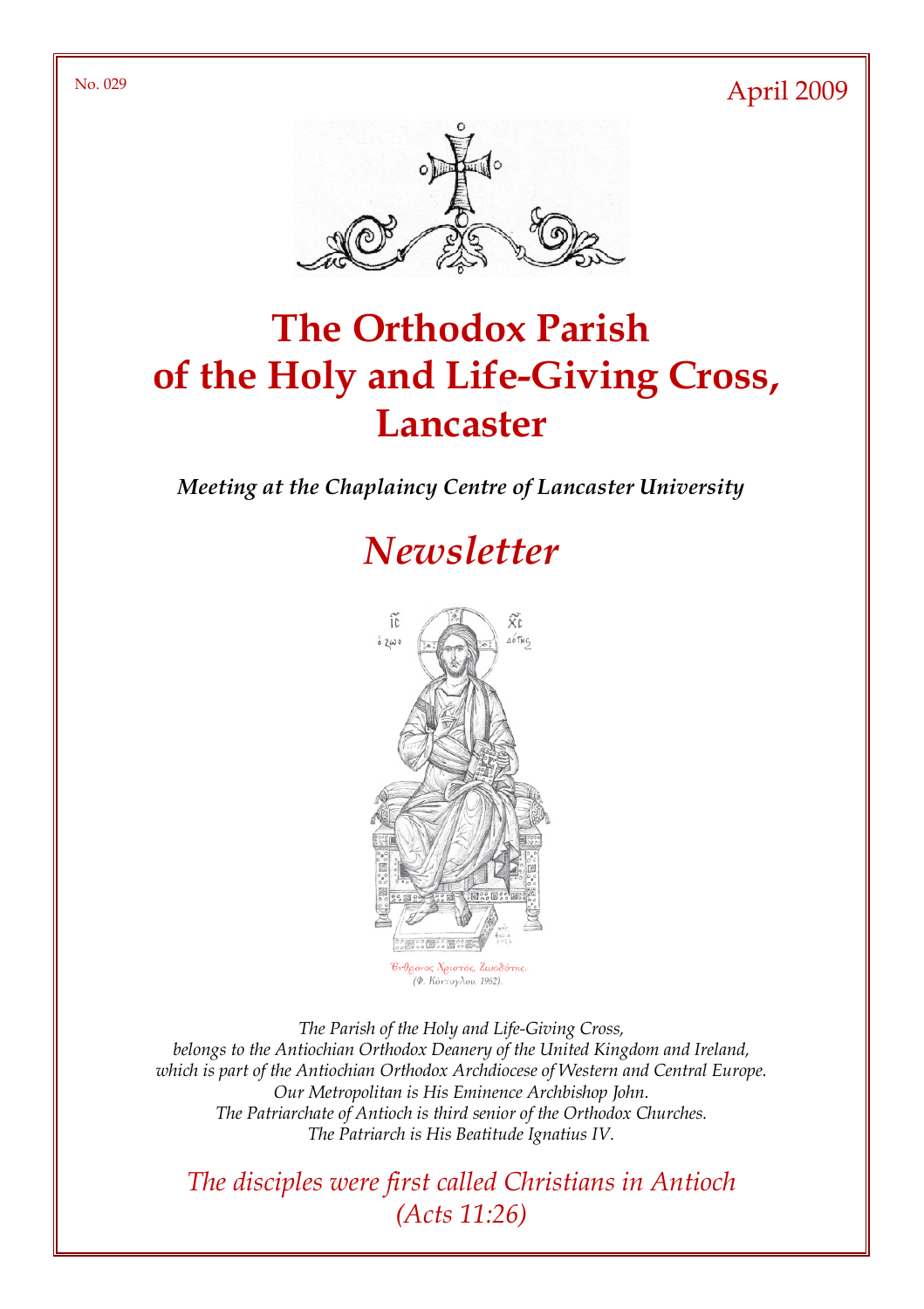#### FIVE LANGUAGES

Mother Gavrilia (†1992) who was known to many who are still alive, has not been officially glorified by the Church, but is considered by many to be a Saint of our time.

Gavrilia arrived in India with one dress and a Bible (her only reading at that time) and stayed for five years, at first giving free physiotherapy to lepers and the poor at several clinics and ashrams.

The next passage is taken from her biography "Ascetic of Love", which has been translated into English and several other languages.

Once when I was there where I was, some foreign missionary came and said to me, "You may be a good woman, but you're not a good Christian."

I said, "Why?"

"Because you have been here so long and you only go about speaking English. What local languages have you learned?"

I said to him, "I haven't managed to learn any of the local languages, because I travel a great deal from place to place. As soon as I learn one dialect, they start speaking another. I've only learned 'Good morning' and 'Good evening.' Nothing else."

"Bah, you're no Christian. How can you evangelize? All the Catholics and Protestants learn all the local dialects in order to . . ."

Then I said, "Lord, give me an answer for him." I asked it with all my heart, and then I said, "Ah. I forgot to tell you. I know five languages."

"Really? What are these five?"

"The first is the smile; the second is tears. The third is to touch. The fourth is prayer, and the fifth is love. With these five languages I go all around the world."

Then he stopped and said, "Just a minute. Say that again so I can write it down."

With these five languages you can travel the whole earth, and all the world is yours. Love everyone as your own without concern for religion or race, without concern for anything.



Source: http://incommunion.org/?p=124

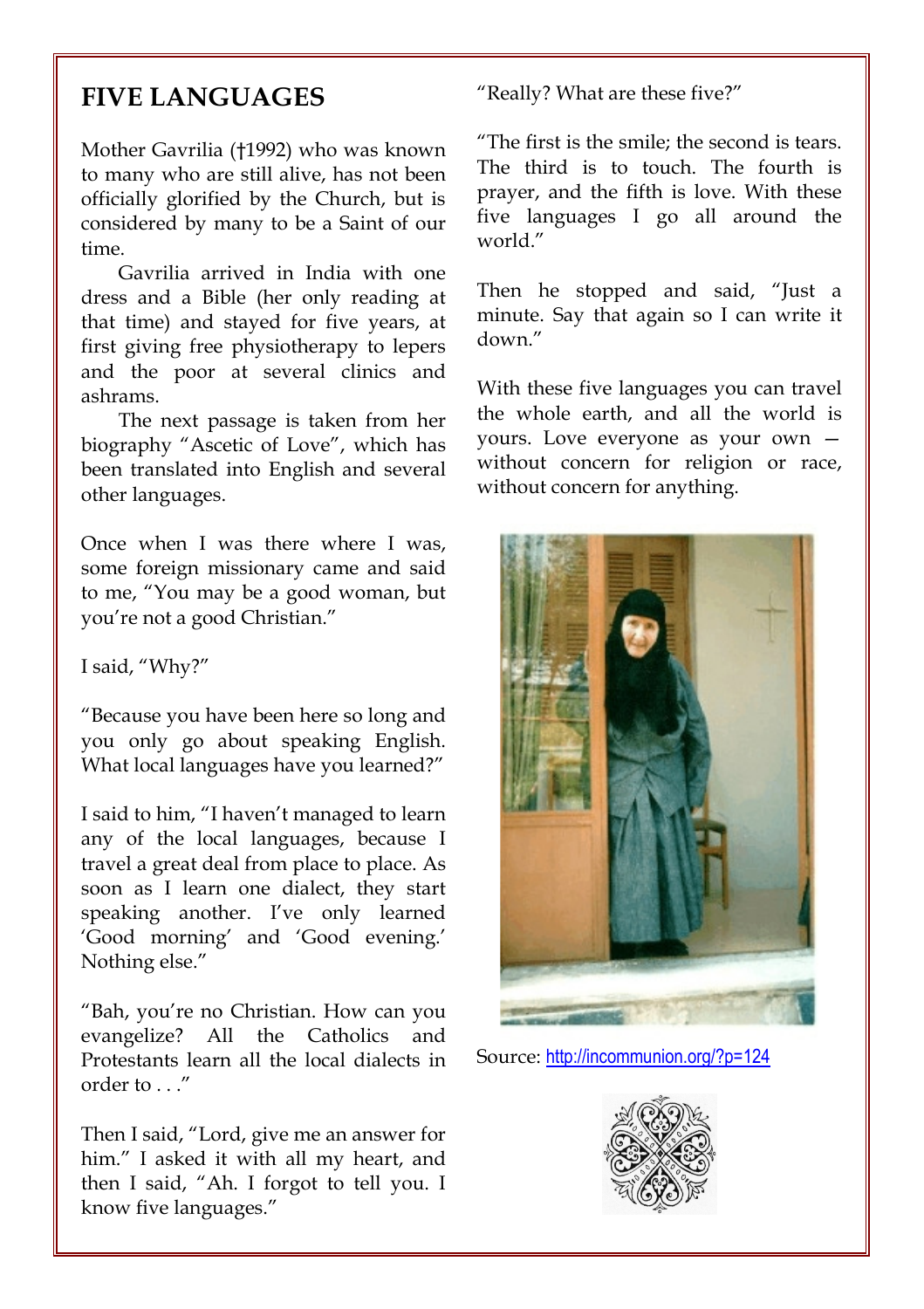#### STEPHEN HATHERLEY

Mission is the spirit of the early Church. What drives men and women to bring the Gospel of Christ to the world? It is the prompting of the Holy Spirit who moves us suddenly and unexpectedly with sufficient grace and power to make real the hope and faith that He has placed in our lives.

Father Stephen Georgeson Hatherley was such a man with a mission. He was an Englishman who converted to Orthodoxy in the late 19th century when it was difficult to do so. Such a move invited scorn and persecution from the prevailing intolerance of the establishment. He was ordained priest in Constantinople in about 1870 and was given the name of Timothy. Having been ordained a priest of the Ecumenical Partriarchate of Constantinople, he gathered around himself a group of English converts, opening a small church in my home town of Wolverhampton (now a City) in the industrial Midlands in 1873. It was one of the first Orthodox Churches (apart from Embassy Chapels) since the time of the Great Schism. His activities so dispelased the Anglican authorities of the time however, that following the intervention of no less an authority than the British Foreign Office Father Stephen was forbidden to receive a single further person into Orthodoxy. When I was an Anglican clergyman in the Collegiate Church of St Peter, Wolverhampton I had access to some of these records which proved interesting reading and moving for me (in more than one way). The Orthodox Church in Wolverhampton was on the Waterloo Road near to the Molineux Football Ground of Wolverhampton Wanderers. The Church was closed and Fr. Stephen ended his days ministering to the community of

Greek merchant sailors in Cardiff upon which mission followed the building of the permanent church of St Nicholas of Myra in 1905. On every occasion that I pass the place where the Church was in Wolverhampton I make the sign of the cross and pray for the memory of Fr. Stephen - in his own way a pioneer and even a martyr to the mission of Orthodoxy. I am proud that it was my home town where the return to Orthodoxy began in England and it was God's providence that a fellow convert sowed the seed which was to grow in the heart of another one hundred years later.

The Church is not the building but the people of God, Fr. Stephen's (Timothy's) brief ministry was not without effect.

Fr. Jonathan

#### LITURGIES THIS MONTH

| Sat. 4th             | RC,10am                | <b>Holy Liturgy</b>                                                                                  |
|----------------------|------------------------|------------------------------------------------------------------------------------------------------|
| Sun.12 <sup>th</sup> | QR,10am                | Palm Sunday,<br><b>Holy Liturgy</b>                                                                  |
| Thu.16 <sup>th</sup> | RC, 6pm                | Great Thursday<br>service                                                                            |
| Fri. 17th            | RC, 12pm<br>6pm        | Decoration of<br>the Epitaph<br>Vespers and<br>the service of<br>the Epitaph                         |
| Sat. 18th            | RC,10am<br><u>11pm</u> | Great Saturday,<br>Holy Liturgy of<br>St. Basil.<br>Holy Light and<br>Liturgy of the<br>Resurrection |
| Sun. $26th$          | QR,10am                | Holy Liturgy<br>followed by<br>lunch                                                                 |
|                      |                        |                                                                                                      |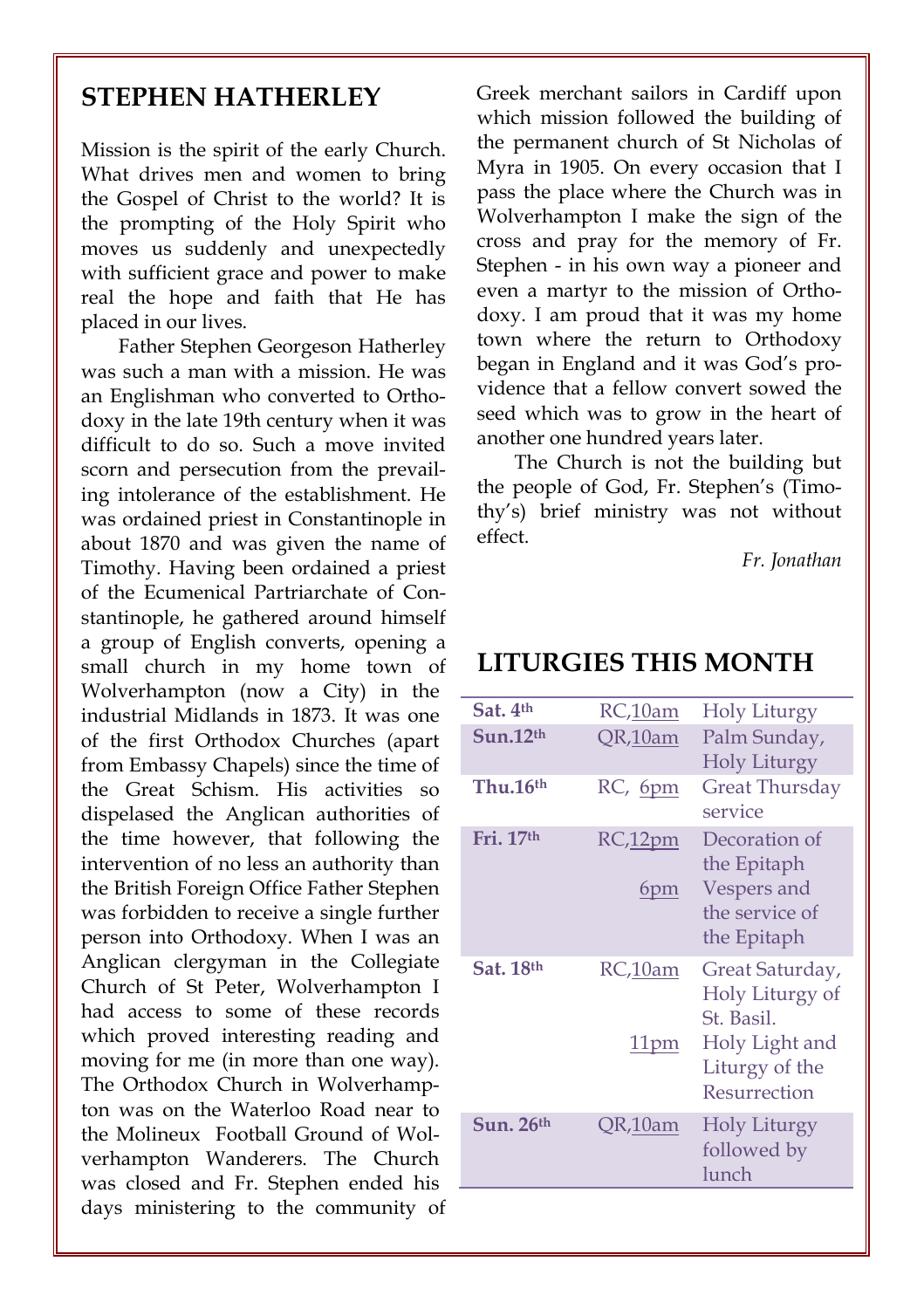#### ST. INNOCENT OF ALASKA

St Innocent (Veniaminov), Metropolitan of Moscow and Kolomensk (August 26, 1797 - March 31, 1879) was born in the village of Anginsk in the Irkutsk diocese. He conducted great missionary work in Alaska. St. Innocent learned several native languages and was the author of many of the earliest scholarly works about the native people and their languages, as well as dictionaries and religious works in their languages.

The Apostle of America and Siberia proclaimed the Gospel "even to the ends of the earth": in the Aleutian islands (from 1823), in the six dialects of the local tribes on the island of Sitka (from 1834), among the Kolosh (Tlingit); in the remotest settlements of the extensive Kamchatka diocese (from 1853); among the Koryak, Chukchei, Tungus in the Yakutsk region (from 1853) and North America (in 1857); in the Amur and the Usuriisk region (from 1860).

Having spent a large part of his life in journeys, St. Innocent translated a Catechism and the Gospel into the Aleut language. In 1833, he wrote in this language one of the finest works of Orthodox missionary activity "Indication of the way to the Kingdom of Heaven".

In 1859, the Yakut first heard the Word of God and divine services in their native language. Twice (in 1860 and 1861) St Innocent met with St Nicholas the Apostle to Japan (February 3), sharing with him his spiritual experience.

A remarkable preacher, St Innocent said, "Whoever abounds in faith and love, can have mouth and wisdom, and the heart cannot resist their serving it."

Having begun his apostolic work as a parish priest, St Innocent completed it as Metropolitan of Moscow (January 5, 1868 - March 31, 1879). He obeyed the will of God all his life, and he left behind a theme for the sermon to be preached at his funeral: "The steps of a man are rightly ordered by the Lord".

St Innocent was glorified a Saint by the Russian Orthodox Church on October 6, 1977 and he is celebrated on the 31st of March.

Quotes by St. Innocent:

Prayer is the means itself and the most effectual of measures, for without prayer we cannot expect success even under the most perfect of circumstances.

Faith and love which are gifts of the Holy Spirit are such great and powerful means that a person who has them can easily, and with joy and consolation, go the way Jesus Christ went. Besides this, the Holy Spirit gives man the power to resist the delusions of the world so that although he makes use of earthly good, yet he uses them as a temporary visitor, without attaching his heart to them. But a man who has not got the Holy Spirit, despite all his learning and prudence, is always more or less a slave and worshipper of the world.